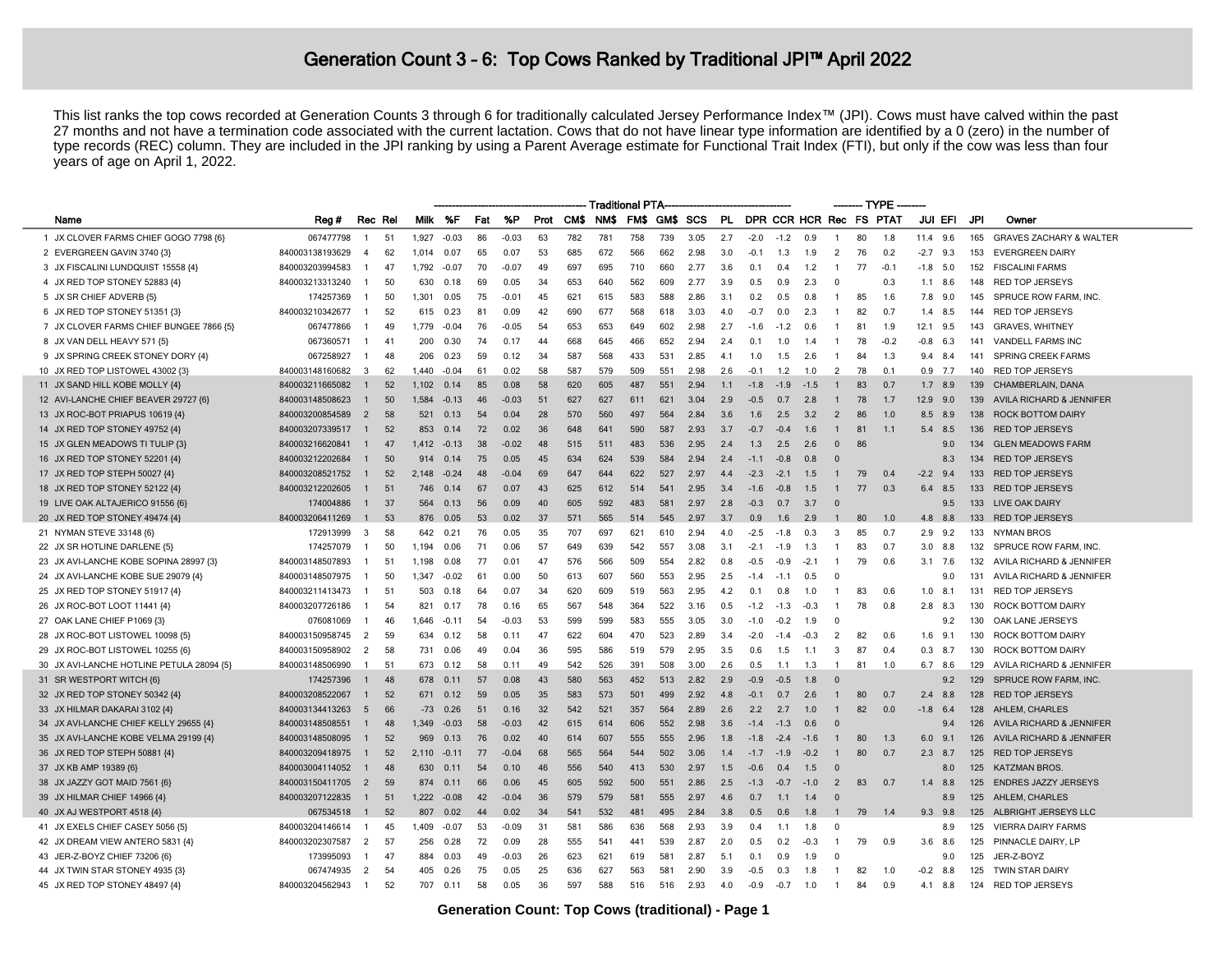|                                           |                      |                |      |               |           |     |               |      |      | Traditional PTA |     |      |              |     |                  |        |                         |                | — TYPE |        |                 |     |                                       |
|-------------------------------------------|----------------------|----------------|------|---------------|-----------|-----|---------------|------|------|-----------------|-----|------|--------------|-----|------------------|--------|-------------------------|----------------|--------|--------|-----------------|-----|---------------------------------------|
| Name                                      | Reg #                | Rec Rel        |      | Milk          | %F        | Fat | %P            | Prot | CM\$ | NMS.            | FMS | GM\$ | scs          | PL  |                  |        | DPR CCR HCR Rec FS PTAT |                |        |        | JUI EFI         | JPI | Owner                                 |
| 46 JX AVI-LANCHE SKYLER MINUET 29049 {6}  | 840003148507945      | -1             | -51  | 722           | 0.20      | 78  | 0.04          | 35   | 614  | 606             | 544 | 562  | 3.00         | 2.7 | $-1.2$           | $-0.8$ | $-1.7$                  | $\mathbf{1}$   | 75     | 0.3    | $2.7$ 8.5       | 124 | AVILA RICHARD & JENNIFER              |
| 47 JX TWIN STAR STONEY 4969 {4}           | 067474969            | $\overline{2}$ | 54   | 328           | 0.15      | 48  | 0.10          | 33   | 526  | 512             | 402 | 490  | 2.94         | 3.6 | 0.9              | 1.3    | 1.7                     | -1             | 86     | 1.5    | 12.4 8.4        | 124 | <b>TWIN STAR DAIRY</b>                |
| 48 JX FOREST GLEN STONEY NARANJA {4}-ET   | 067805933            | -1             | 52   | 402           | 0.15      | 52  | 0.05          | 25   | 577  | 568             | 506 | 512  | 2.93         | 4.9 | 0.4              | 0.5    | 1.8                     | -1             | 81     | 1.4    | 8.1<br>8.6      | 124 | <b>BANSEN, DAN K</b>                  |
| 49 JX RED TOP STONEY 51686 {4}            | 840003211413242      | -1             | 52   | 231           | 0.27      | 69  | 0.08          | 25   | 565  | 554             | 468 | 540  | 2.94         | 3.4 | 0.8              | 1.1    | 2.1                     | $\overline{1}$ | 84     | 0.7    | $-3.8$<br>8.3   | 124 | <b>RED TOP JERSEYS</b>                |
| 50 NYMAN SCORPION 48109 {4}               | 173649853            | -1             | 49   | 1,675         | $-0.14$   | 48  | $-0.07$       | 46   | 553  | 555             | 573 | 513  | 2.94         | 2.7 | -0.9             | $-0.1$ | 1.6                     | $\mathbf{1}$   | 82     | 1.0    | 4.6 9.5         | 123 | NYMAN BROS                            |
| 51 JX NYMAN STEPH 90407 {4}               | 173951073            |                | 49   | 1,404         | -0.09     | 47  | 0.01          | 53   | 563  | 557             | 506 | 501  | 2.99         | 3.3 | $-0.8$           | $-0.3$ | 2.0                     | $\Omega$       |        |        | 9.1             | 122 | <b>NYMAN BROS</b>                     |
| 52 JX RED TOP CHIEF 52803 {6}             | 840003213313160      | $\overline{1}$ | 50   | 1,587         | $-0.14$   | 45  | $-0.04$       | 48   | 561  | 560             | 557 | 491  | 2.95         | 4.0 | $-1.1$           | $-0.3$ | 0.7                     | $\Omega$       |        |        | 9.3             | 122 | <b>RED TOP JERSEYS</b>                |
| 53 JX ROC-BOT CHIEF 11618 {5}             | 840003210481653      | $\mathbf{1}$   | 53   | 1,562         | $-0.14$   | 44  | -0.08         | 38   | 582  | 585             | 623 | 535  | 2.91         | 3.9 | -0.9             | $-0.1$ | 1.9                     |                | 78     | 1.3    | $9.9$ $9.5$     | 122 | <b>ROCK BOTTOM DAIRY</b>              |
| 54 JX RED TOP STONEY 51940 {4}            | 840003211413496      | $\mathbf{1}$   | 52   | 508           | 0.18      | 63  | 0.06          | 31   | 585  | 575             | 501 | 508  | 2.96         | 4.6 | $-0.1$           | 0.5    | 1.1                     |                | 79     | 0.5    | $1.9$ 8.5       | 122 | <b>RED TOP JERSEYS</b>                |
| 55 JX JER-Z-BOYZ PINE MIDGE 73550 {6}     | 174016214            | $\overline{1}$ | 48   | 387           | 0.14      | 49  | 0.08          | 31   | 513  | 502             | 410 | 521  | 2.97         | 2.8 | 1.5              | 2.3    | 2.9                     | $\Omega$       |        |        | 8.9             | 122 | JER-Z-BOYZ                            |
| 56 JX CLOVER FARMS STONEY RAGU 6713 {4}   | 067426712            | $\overline{1}$ | 50   | 267           | 0.22      | 61  | 0.08          | 26   | 528  | 516             | 427 | 478  | 2.87         | 4.3 | 1.4              | 1.5    | 1.6                     | -1             | 80     | 0.5    | $2.8$ $8.2$     | 122 | <b>GRAVES, WALTER C</b>               |
| 57 JX DUPAT GOT MAID 19376 {6}            | 840003150983891      | $\overline{2}$ | 57   | 1,328         | 0.03      | 70  | 0.02          | 54   | 585  | 575             | 506 | 511  | 2.91         | 1.6 | $-2.6$           | $-2.3$ | $-0.6$                  | $\overline{2}$ | 86     | 0.9    | $3.9$ $9.2$     | 121 | <b>WICKSTROM JERSEY FARMS IN</b>      |
| 58 JX SR LISTOWEL DARLA {4}-P             | 173156450            | 3              | 60   | 1,270         | 0.00      | 61  | 0.01          | 48   | 600  | 595             | 548 | 514  | 3.00         | 3.3 | $-1.7$           | $-1.6$ | 0.2                     | 3              | 79     | $-0.1$ | $-3.5$<br>9.0   | 121 | SPRUCE ROW FARM, INC.                 |
| 59 JX NYMAN STEPH 35447 {4}               | 173810628            | $\overline{1}$ | 50   | 1,182         | 0.03      | 65  | 0.01          | 45   | 591  | 585             | 540 | 482  | 2.98         | 4.0 | $-1.7$           | $-1.5$ | 1.4                     | $\mathbf{1}$   | 82     | 0.9    | $1.1$ 9.5       | 121 | <b>NYMAN BROS</b>                     |
| 60 JX AJ KALAHARI 4572 {4}                | 067534572            |                | 50   | 307           | 0.22      | 63  | 0.13          | 39   | 545  | 531             | 396 | 539  | 3.13         | 2.0 | 0.4              | 1.3    | 1.6                     | $\Omega$       |        |        | 8.5             | 121 | ALBRIGHT JERSEYS LLC                  |
| 61 JX RED TOP STONEY 51552 {4}            | 840003211413108      | $\mathbf{1}$   | 51   | 439           | 0.20      | 65  | 0.07          | 32   | 577  | 564             | 474 | 490  | 2.92         | 3.7 | $-1.2$           | $-0.7$ | 1.1                     | $\Omega$       |        |        | 8.8             | 121 | <b>RED TOP JERSEYS</b>                |
| 62 JX BARHAMS STONEY KRACKER 823 {4}      | 067366823            | $\mathbf{1}$   | 51   | -278          | 0.33      | 56  | 0.15          | 21   | 509  | 489             | 347 | 470  | 2.84         | 3.5 | 0.9              | 1.6    | 2.4                     | $\mathbf{1}$   | 82     | 0.7    | 6.0<br>8.9      | 121 | <b>BARHAM JERSEY FARM</b>             |
| 63 JX DUPAT GOT MAID 19592 {6}            | 840003201082673      | 2              | 56   | 1,625         | $-0.08$   | 60  | 0.01          | 62   | 550  | 540             | 474 | 468  | 2.86         | 1.8 | $-2.1$           | $-1.7$ | $-1.2$                  | 2              | 83     | 0.4    | $-2.1$<br>- 9.1 | 120 | WICKSTROM JERSEY FARMS IN             |
| 64 JX MM GSP 21547 {4}                    | 119860447            | -5             | 68   | 1,457         | 0.00      | 70  | 0.00          | 54   | 469  | 461             | 410 | 472  | 2.90         | 0.3 | 0.6              | 0.1    | $-2.3$                  | 2              | 79     | 0.8    | 4.5<br>8.3      | 120 | <b>MISTY MEADOW DAIRY</b>             |
| 65 JX RED TOP ALTABLITZ 45292 {4}         | 840003200835562      | $\overline{2}$ | 58   | 1.056         | -0.04     | 42  | $0.0^{\circ}$ | 40   | 443  | 435             | 390 | 435  | 2.82         | 2.5 | 1.4              | 2.1    | 3.4                     | 2              | 77     | 0.1    | 2.3<br>8.2      | 120 | <b>RED TOP JERSEYS</b>                |
| 66 JX RED TOP STONEY 50267 {4}            | 840003208521992      |                | 52   | 936           | 0.03      | 53  | 0.03          | 40   | 521  | 515             | 461 | 489  | 3.05         | 3.2 | 0.6              | 1.0    | 2.9                     | -1             | 84     | 0.7    | 6.5 8.0         | 120 | <b>RED TOP JERSEYS</b>                |
| 67 JX RED TOP STONEY 50830 {4}            | 840003209418924      |                | 52   | 784           | 0.08      | 55  | 0.05          | 40   | 568  | 561             | 486 | 506  | 3.08         | 4.2 | 0.0              | 1.0    | 2.0                     | -1             | 79     | 1.0    | 3.9<br>8.5      | 120 | <b>RED TOP JERSEYS</b>                |
| 68 JX MFW KOBE HOPSY {4}-P                | 840003127593488      |                | 52   | 1.134         | 0.14      | 87  | $-0.04$       | 33   | 591  | 590             | 591 | 548  | 2.90         | 2.2 | $-0.8$           | $-1.4$ | $-2.4$                  | $\mathbf{1}$   | 75     | 0.0    | $-3.2$ 8.6      | 120 | <b>MASON, ANDREW P</b>                |
| 69 JX RED TOP STONEY 52361 {4}            | 840003212202844      | -1             | 51   | 342           | 0.15      | 48  | 0.07          | 27   | 531  | 518             | 435 | 483  | 2.84         | 4.1 | 0.8              | 0.9    | 1.6                     | $\Omega$       |        |        | 8.5             | 120 | <b>RED TOP JERSEYS</b>                |
| 70 JX ROC-BOT LISTOWEL 9741 {4}           | 840003147921434      | 3              | 61   | 823           | 0.08      | 57  | $-0.02$       | 26   | 569  | 566             | 555 | 516  | 2.86         | 3.8 | -0.6             | $-0.1$ | 0.6                     | 2              | 90     | 0.7    | 5.4<br>9.0      | 120 | ROCK BOTTOM DAIRY                     |
| 71 JX RED TOP STONEY 48874 {4}            | 840003205432321      |                | 52   | 430           | 0.10      | 43  | 0.05          | 26   | 538  | 526             | 456 | 471  | 2.73         | 4.5 | 0.1              | 1.1    | 3.1                     |                | 79     | 0.7    | 6.3<br>- 8.6    | 120 | <b>RED TOP JERSEYS</b>                |
| 72 JX RED TOP STONEY 48472 {4}            | 840003204562918      |                | 52   | $-39$         | 0.27      | 56  | 0.11          | 22   | 596  | 580             | 467 | 496  | 2.85         | 5.4 | $-0.2$           | 0.3    | 2.1                     |                | 79     | 0.6    | $-0.2$ 8.9      | 120 | <b>RED TOP JERSEYS</b>                |
| 73 JX RED TOP GOT MAID 47593 {6}          | 840003204246300      | $\overline{2}$ | 56   | 1,516         | 0.01      | 75  | 0.03          | 63   | 631  | 622             | 542 | 526  | 3.05         | 1.9 | $-3.7$           | $-3.4$ | $-1.2$                  |                | 81     | 0.5    | $0.2$ 9.3       | 119 | <b>RED TOP JERSEYS</b>                |
| 74 JX GURE BEHIA SULLY 1506 {5}           | 076031506            | $\overline{2}$ | 54   | 1,365         | $-0.06$   | 53  | 0.01          | 52   | 500  | 494             | 443 | 479  | 3.01         | 1.5 | $-0.4$           | 0.0    | 1.0                     |                | 77     | 0.9    | 4.1 8.8         | 119 | DOUBLE-D DAIRY #3                     |
| 75 JX DUPAT BALTAZAR 19090 {6}            | 840003150983605      | $\overline{2}$ | 57   | 1,543         | $-0.15$   | 40  | $-0.03$       | 50   | 555  | 554             | 536 | 502  | 3.00         | 3.0 | $-1.5$           | $-0.3$ | 1.0                     | $\overline{2}$ | 87     | 1.1    | 9.2<br>8.0      | 119 | <b>WICKSTROM JERSEY FARMS IN</b>      |
| 76 JX RED TOP MILTON 42457 {4}            | 840003146874809      | $\mathbf{3}$   | 62   | 1,476         | $-0.02$   | 68  | $-0.02$       | 49   | 501  | 500             | 479 | 489  | 3.04         | 1.2 | -0.1             | $-0.2$ | $-1.1$                  | $\overline{2}$ | 83     | 0.3    | 5.6 7.8         | 119 | <b>RED TOP JERSEYS</b>                |
| 77 JX RED TOP STONEY 49517 {4}            | 840003207339282      | $\mathbf{1}$   | 52   | 861           | 0.13      | 71  | 0.06          | 44   | 589  | 579             | 494 | 472  | 3.00         | 3.8 | $-1.7$           | $-1.4$ | $-0.1$                  |                | 80     | 1.0    | 3.4<br>8.4      | 119 | <b>RED TOP JERSEYS</b>                |
| 78 JX AVI-LANCHE CHIEF ROSE 29695 {4}     | 840003148508591      | $\overline{1}$ | 51   | 1,516         | $-0.05$   | 61  | -0.06         | 43   | 559  | 559             | 568 | 539  | 2.94         | 2.4 | $-0.4$           | $-0.3$ | 0.9                     | $\mathbf{1}$   | 74     | 1.0    | $2.7$ 8.8       | 119 | AVILA RICHARD & JENNIFER              |
| 79 JX HI-LAND GOT MAID MISCATO {6}        | 067409556            |                | 46   | 689           | 0.07      | 49  | 0.07          | 40   | 588  | 574             | 478 | 519  | 2.82         | 3.6 | $-1.0$           | $-0.6$ | $-1.0$                  | $\mathbf 0$    | 83     |        | 8.7             | 119 | CHAMBERLAIN GREG & BENJAM             |
| 80 CLOVER FARMS WESTPORT DELTA 7503 {6}   | 067477503            |                | 52   | 884           | $-0.04$   | 33  | 0.03          | 38   | 513  | 503             | 444 | 493  | 2.84         | 3.0 | 0.8              | 0.7    | 1.0                     |                | 78     | 1.4    | $2.7$ 9.3       | 119 | <b>CLOVER FARMS</b>                   |
| 81 JX SHAN-MAR LISTOWEL CHIME {6}-P       | 067641476            | 2              | 58   | 757           | $-0.03$   | -31 | 0.03          | 35   | 502  | 492             | 430 | 457  | 2.86         | 4.1 | 0.6              | 1.4    | 1.4                     | 1              | 81     | 0.8    | 7.2 8.6         | 119 | <b>GARDNER MARK &amp; SHANNON</b>     |
| 82 JX KUTZ PILGRIM 16794 {5}              | 840003144935130      | -3             | 63   | 745           | 0.05      | 46  | 0.03          | 33   | 494  | 488             | 438 | 517  | 2.98         | 2.8 | 2.2              | 3.0    | 1.8                     | -1             | 80     | 0.3    | -0.5<br>7.6     | 119 | <b>KUTZ DAIRY LLC</b>                 |
| 83 JX JENKS LOOT 5691 {4}                 | 173998902            |                | 50   | 1,414         | -0.05     | 57  | 0.02          | 57   | 503  | 497             | 432 | 469  | 3.10         | 1.6 | $-0.6$           | $-0.4$ | 0.7                     | -1             | 81     | 1.5    | 8.6<br>9.0      | 118 | JENKS, WILLIAM H (JIM)                |
| 84 JX CDF RESPECT REVOLUTION W5336 {4}    | 840003207030126      |                | 50   | 936           | -0.01     | 44  | 0.05          | 45   | 493  | 481             | 398 | 453  | 2.87         | 2.6 | $-0.2$           | 0.8    | 3.6                     |                | 79     | 0.6    | -0.2<br>9.1     | 118 | <b>C &amp; S LIVESTOCK</b>            |
| 85 JX NYMAN PECOS 46934 {4}               | 173376573            | 2              | 56   | 740           | -0.01     | 34  | 0.06          | 40   | 377  | 366             | 282 | 387  | 2.97         | 2.9 | 3.4              | 4.3    | 2.1                     | 2              | 79     | 0.5    | 4.9<br>8.5      | 118 | NYMAN BROS                            |
| 86 JX AVI-LANCHE SKYLER PHYLLIS 29754 {4} | 840003148508650      | -1             | 51   | 1,142         | 0.08      | 74  | $-0.02$       | 38   | 514  | 514             | 500 | 514  | 3.11         | 1.6 | 0.4              | 0.8    | 3.4                     | -1             | 78     | 0.7    | 8.5<br>5.9      | 118 | AVILA RICHARD & JENNIFER              |
| 87 JX RED TOP MONUMENT 38177 (5)          | 840003140554623      | $\overline{4}$ | 60   | 1,706         | -0.19     | 39  | $-0.12$       | 36   | 557  | 563             | 628 | 589  | 2.84         | 4.0 | 2.4              | 2.7    | 0.2                     | 2              | 77     | $-1.0$ | 7.5<br>-9.3     | 118 | <b>RED TOP JERSEYS</b>                |
| 88 JX SPAHRS PUMICE 4476 {6}              | 067484476            | $\mathbf{1}$   | 50   | 1.097         | 0.01      | 56  | $-0.02$       | 35   | 542  | 538             | 522 | 512  | 2.82         | 3.4 | 0.6              | 0.7    | 0.0                     | 2              | 82     | 0.4    | -3.5<br>8.0     | 118 | SPAHR JERSEY FARM                     |
| 89 JX RED TOP STONEY 51954 {4}            | 840003211413510      |                | 51   | 589           | በ 14      | 59  | 0.05          | 33   | 505  | 494             | 418 | 446  | 2.88         | 3.8 | 0.7              | 1.2    | 1.9                     | -1             | 83     | 0.4    | 3.0<br>8.4      | 118 | <b>RED TOP JERSEYS</b>                |
| 90 JX KB TI 15412 {3}                     | 067815412            | - 3            | 61   | 171           | 0.16      | 43  | 0.06          | 20   | 499  | 492             | 424 | 528  | 3.05         | 3.1 | 1.8              | 2.8    | - 3.1                   | $\overline{2}$ | 85     | 1.5    | 16.0<br>- 8.3   |     | 118 KATZMAN BROS.                     |
| 91 JX DUPAT STEPH 19941 {4}               | 840003201083022 2 57 |                |      | 1,637 -0.08   |           | 61  | $-0.02$       | 55   | 634  | 632             | 606 | 537  | 3.05         | 3.4 | $-2.6$           |        | $-2.8$ 0.6 2            |                |        | 83 1.0 |                 |     | 0.3 8.8 117 WICKSTROM JERSEY FARMS IN |
| 92 JX FOREST GLEN ALTAGRONK VICTORY {5}   | 067805313 2 57       |                |      | $1,508 -0.10$ |           | 50  | $-0.01$       | 53   | 589  | 585             | 548 | 595  | 2.99         | 1.5 | $-0.9$           | $-0.3$ | 0.8                     | $\overline{2}$ | 71     | $-0.2$ | $-4.8$ 8.4      |     | 117 FOREST GLEN JERSEYS               |
| 93 JX YOSEMITE STEVE REGAL 36556 {6}      | 840003142354988      | $\overline{4}$ | 63   |               | 723 0.07  | 50  | 0.07          | 42   | 530  | 518             | 421 | 433  | 2.96         | 3.8 | $-1.0$           | $-1.0$ | 0.8                     | $\overline{2}$ | 85     | 1.2    | 6.7 9.5         |     | 117 RIVER ROCK RANCH- HILMAR          |
| 94 JX HI-LAND ALTAGRONK SURLY {5}         | 067409678            | $\overline{1}$ | 44   |               | 675 0.16  | 67  | 0.07          | 41   | 535  | 522             | 423 | 480  | 2.95         | 1.9 | $-1.2 -0.7$      |        | 1.4                     | $\mathbf 0$    | 86     |        | 8.6             | 117 | <b>CHAMBERLAIN GREG &amp; BENJAM</b>  |
| 95 JX CLOVER FARMS STONEY SUNNY 6784 {4}  | 067426784 1          |                | 53   |               | 625 0.17  | 67  | 0.04          | 31   | 552  | 543             | 481 | 491  | 2.86         | 3.2 | $-0.5$           | 0.0    | 2.0                     | $\mathbf{1}$   | 81     | 0.2    | $-1.9$ 8.4      |     | 117 CLOVER FARMS                      |
| 96 JX RED TOP ALTABLITZ 45665 {4}         | 840003201593451      | $\overline{2}$ | - 57 |               | 743 0.04  | 45  | 0.01          | 30   | 473  | 467             | 428 | 451  | 2.91         | 3.4 | 1.4              | 1.4    | 2.3                     | $\overline{2}$ | 80     | 0.6    | $6.0$ $8.8$     |     | 117 RED TOP JERSEYS                   |
| 97 JX CLOVER FARMS STONEY VIOLET 6751 {4} | 067426751 2          |                | - 57 |               | 322 0.21  | 60  | 0.08          | 29   | 514  | 501             | 406 | 454  | 2.88         | 3.8 | 0.7              | 0.9    | 1.1                     | $\overline{2}$ | 83     | 1.0    | $3.1\quad 8.3$  |     | 117 CLOVER FARMS                      |
| 98 JX RED TOP STONEY 49659 {4}            | 840003207339424 1    |                | 52   | 468           | 0.17      | 59  | 0.05          | 28   | 533  | 523             | 454 | 485  | 2.89         | 3.4 | 0.3              | 0.5    | 1.2                     | $\overline{1}$ | 78     | 0.4    |                 |     | 2.7 8.2 117 RED TOP JERSEYS           |
| 99 JX RED TOP ALTABLITZ 44451 {6}         | 840003150438889 2 57 |                |      |               | 796 -0.03 | 32  | $-0.01$       | 27   | 522  | 516             | 495 | 485  | 2.79         | 4.4 |                  |        | $0.7$ 1.2 1.7 2         |                | 85     | 0.8    |                 |     | 10.6 8.9 117 RED TOP JERSEYS          |
| 100 JX RED TOP STONEY 51942 {4}           | 840003211413498 1 51 |                |      |               | 283 0.14  | 44  | 0.07          | 26   | 507  | 494             | 407 |      | 424 2.84 4.8 |     | 0.2 0.9 2.5 1 73 |        |                         |                |        | 0.6    |                 |     | 10.9 8.7 117 RED TOP JERSEYS          |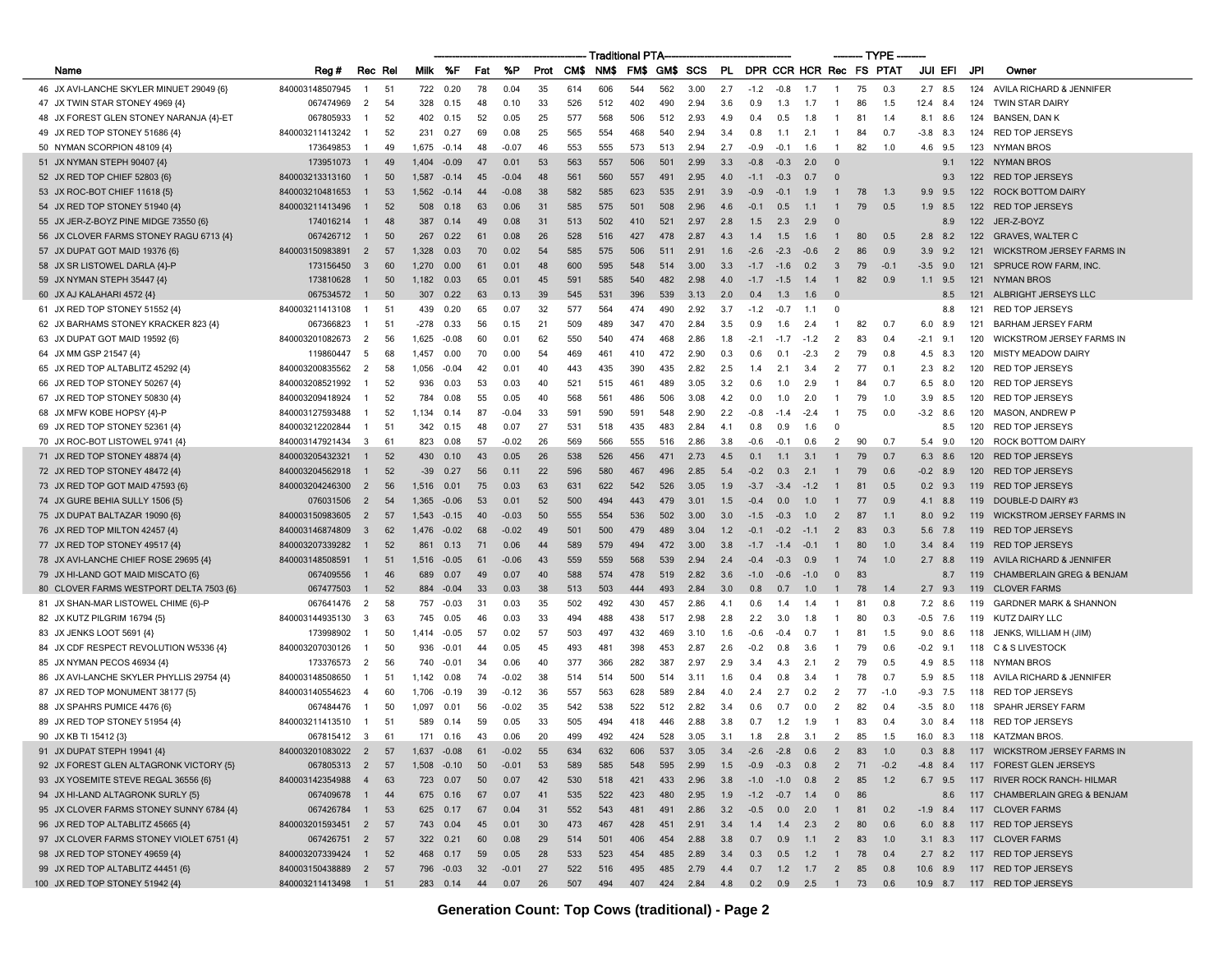|                                            |                   |                         |         |             |                      |     |         |      |      | Traditional PTA |      |     |                                             |     |                         |        |        |                |    | — TYPE |                |     |                                      |
|--------------------------------------------|-------------------|-------------------------|---------|-------------|----------------------|-----|---------|------|------|-----------------|------|-----|---------------------------------------------|-----|-------------------------|--------|--------|----------------|----|--------|----------------|-----|--------------------------------------|
| Name                                       | Reg #             |                         | Rec Rel | Milk        | %F                   | Fat | %P      | Prot | CM\$ | NM\$            | FM\$ |     | GM\$ SCS                                    | PL. | DPR CCR HCR Rec FS PTAT |        |        |                |    |        | JUI EFI        | JPI | Owner                                |
| 101 JX RED TOP STONEY 50480 {4}            | 840003208522205   | -1                      | 52      | 333         | 0.21                 | 62  | 0.05    | 22   | 563  | 554             | 495  | 483 | 2.90                                        | 4.3 | $-0.8$                  | $-0.2$ | 1.3    | -1             | 80 | 0.6    | 10.9 8.6       | 117 | <b>RED TOP JERSEYS</b>               |
| 102 JX RED TOP STONEY 52213 {4}            | 840003212202696   | -1                      | 51      | 232         | 0.24                 | 63  | 0.06    | 22   | 575  | 563             | 488  | 527 | 2.84                                        | 3.2 | $-0.7$                  | 0.1    | 2.2    | -1             | 78 | 0.3    | 1.6 8.9        | 117 | <b>RED TOP JERSEYS</b>               |
| 103 JX CLOVER FARMS STONEY DELI 6778 {4}   | 067426778         | $\overline{2}$          | 57      | 95          | 0.20                 | 48  | 0.06    | 17   | 590  | 579             | 510  | 524 | 2.89                                        | 5.3 | 0.2                     | 0.8    | 2.3    | $\overline{2}$ | 75 | 0.2    | $2.7$ 8.7      | 117 | <b>GRAVES, WALTER C</b>              |
| 104 JX DUPAT STEPH 19700 {4}               | 840003201082781   | $\overline{c}$          | 56      | 1.557       | -0.07                | 60  | $-0.03$ | 50   | 588  | 588             | 574  | 538 | 3.04                                        | 3.0 | $-0.6$                  | $-0.8$ | $-0.1$ | -1             | 77 | $-0.2$ | $-3.8$ 9.0     | 116 | <b>WICKSTROM JERSEY FARMS IN</b>     |
| 105 RED TOP KESTREL 47886 {5}              | 840003204246593   | $\overline{2}$          | 55      | 1,850       | $-0.24$              | 33  | -0.09   | 48   | 531  | 533             | 564  | 482 | 2.88                                        | 3.8 | $-0.5$                  | 0.3    | $-0.1$ | -1             | 80 | 0.3    | 4.2 8.9        | 116 | <b>RED TOP JERSEYS</b>               |
| 106 JX FANELLI STEPH 2640 {4}              | 067982640         | 1                       | 50      | 1,295       | $-0.10$              | 40  | 0.00    | 48   | 534  | 527             | 482  | 458 | 2.91                                        | 3.7 | $-0.9$                  | $-0.7$ | 2.3    |                | 75 | 0.8    | 3.3<br>9.4     | 116 | <b>FANELLI DAIRY</b>                 |
| 107 JX HI-LAND LISTOWEL CHANCERY {6}       | 067759202         | $\mathbf{1}$            | 51      | 942         | 0.08                 | 63  | 0.06    | 47   | 562  | 548             | 455  | 455 | 2.82                                        | 2.5 | $-3.1$                  | $-2.2$ | $-0.1$ | -1             | 84 | 0.4    | $2.3$ 9.3      | 116 | <b>CHAMBERLAIN GREG &amp; BENJAM</b> |
| 108 JX NYMAN ALTAJERICO 35921 {4}          | 174003803         | -1                      | 37      | 448         | 0.10                 | 43  | 0.13    | 45   | 505  | 487             | 340  | 481 | 3.00                                        | 1.7 | $-0.5$                  | 0.2    | 2.7    | $\Omega$       |    |        | 9.1            | 116 | NYMAN BROS                           |
| 109 JX SID-J KOBE MATTIE 29171 {4}-P       | 840003148508067   | $\mathbf{1}$            | 51      | 1,333       | 0.03                 | 71  | $-0.02$ | 44   | 548  | 548             | 533  | 537 | 3.10                                        | 1.2 | $-0.7$                  | $-0.7$ | $-1.0$ | -1             | 78 | 0.4    | $-0.7$<br>8.3  | 116 | AVILA, SIDNEY J                      |
| 110 JX NYMAN STORMCLOUD 34313 (5)          | 173458114         | 2                       | 56      | 1.270       | 0.02                 | 65  | $-0.02$ | 41   | 528  | 528             | 516  | 520 | 3.07                                        | 1.8 | $-0.2$                  | 0.7    | 0.6    | $\overline{2}$ | 86 | 1.2    | 5.9 8.5        | 116 | NYMAN BROS                           |
| 111 JX ROC-BOT CHIEF 12095 {6}             | 840003129342381   | -1                      | 49      | 1,361       | $-0.05$              | 55  | -0.04   | 40   | 597  | 596             | 598  | 532 | 2.93                                        | 3.8 | $-1.3$                  | $-1.2$ | 0.6    |                | 71 | 0.8    | $3.2$ $9.5$    | 116 | <b>ROCK BOTTOM DAIRY</b>             |
| 112 JX ROC-BOT LISTOWEL 10906 {5}          | 840003203480939   | $\overline{2}$          | 57      | 1,348       | $-0.07$              | 50  | -0.04   | 40   | 515  | 513             | 510  | 449 | 2.86                                        | 3.5 | $-0.8$                  | $-0.3$ | 0.5    | $\overline{2}$ | 85 | 1.0    | $6.2$ 9.1      | 116 | <b>ROCK BOTTOM DAIRY</b>             |
| 113 JX MILK-N-MORE LISTOWEL HATLEY {4}     | 840003147299260   | $\mathbf{3}$            | 54      | 984         | $-0.03$              | 42  | 0.02    | 40   | 535  | 526             | 471  | 465 | 2.82                                        | 4.5 | 0.1                     | 0.6    | 0.9    | $\overline{2}$ | 82 | $-0.4$ | $-4.9$<br>8.4  | 116 | <b>WUSSOW RON &amp; NICOLLE</b>      |
| 114 JX BARLASS GOT MAID JULINA 3882 {6}    | 067383882         | $\overline{2}$          | 57      | 931         | 0.05                 | 56  | 0.03    | 40   | 568  | 557             | 493  | 517 | 2.76                                        | 3.5 | $-0.3$                  | 0.0    | $-0.9$ | $\overline{2}$ | 84 | 0.5    | $-2.4$ 9.0     | 116 | <b>BARLASS JERSEYS LLC</b>           |
| 115 JX RED TOP STONEY 51643 {4}            | 840003211413199   | -1                      | 52      | 529         | 0.12                 | 52  | 0.05    | 31   | 508  | 498             | 425  | 445 | 2.94                                        | 4.2 | 0.6                     | 0.9    | 1.3    | $\mathbf{1}$   | 80 | 1.1    | 9.0<br>8.2     | 116 | <b>RED TOP JERSEYS</b>               |
| 116 JX AARDEMA JODECI 20921 {4}            | 840003150321638   | $\overline{2}$          | 57      | $-144$      | 0.30                 | 57  | 0.17    | 31   | 579  | 563             | 402  | 565 | 3.14                                        | 2.6 | 0.2                     | 0.0    | 2.0    | $\overline{2}$ | 79 | 0.7    | 4.9<br>8.4     | 116 | <b>VIERRA DAIRY FARMS</b>            |
| 117 JX RED TOP ALTABLITZ 44399 {4}         | 840003150438837   | $\overline{\mathbf{3}}$ | 61      | 1,079       | $-0.04$              | 43  | $-0.05$ | 29   | 492  | 489             | 497  | 494 | 2.75                                        | 2.6 | 1.0                     | 1.4    | 1.7    | $\overline{2}$ | 82 | 0.2    | $1.2$ 8.6      | 116 | <b>RED TOP JERSEYS</b>               |
| 118 JX AJ WESTPORT 4526 {4}                | 067534526         | -1                      | 49      | 474         | 0.16                 | 57  | 0.05    | 29   | 515  | 506             | 436  | 481 | 2.97                                        | 2.9 | 0.4                     | 0.0    | 1.1    | $\Omega$       |    |        | 9.2            | 116 | ALBRIGHT JERSEYS LLC                 |
| 119 HILMAR CHIEF 6640 {5}                  | 840003130051172   | $\mathbf{1}$            | 51      | 1,687       | $-0.17$              | 43  | $-0.08$ | 43   | 567  | 571             | 606  | 550 | 3.00                                        | 3.3 | $-0.5$                  | 0.3    | 0.9    |                |    |        | 9.2            | 115 | AHLEM, CHARLES                       |
| 120 JX OSCEOLA KOBE NANCY D453 {4}         | 173930555         | -1                      | 48      | 661         | 0.19                 | 73  | 0.09    | 43   | 520  | 504             | 393  | 485 | 2.89                                        | 0.5 | $-1.1$                  | $-0.9$ | 0.2    | $\Omega$       | 83 |        | 7.8            | 115 | BAKER ROBERT T OR JANET A            |
| 121 JX STONEY 18534 {3}                    | 840003004106843   | -1                      | 50      | 402         | 0.16                 | 55  | 0.13    | 42   | 526  | 509             | 369  | 426 | 2.99                                        | 3.5 | $-1.4$                  | $-0.8$ | 1.6    | -1             | 78 | 1.2    | $6.2$ 9.1      | 115 | <b>KATZMAN BROS</b>                  |
| 122 CLOVER FARMS CHIEF AMBER 8039 {6}      | 067878039         | -1                      | 48      | 1,396       | $-0.05$              | 56  | -0.05   | 40   | 542  | 544             | 554  | 493 | 3.05                                        | 3.0 | $-1.3$                  | $-0.6$ | 1.2    |                | 76 | 1.6    | 14.3<br>9.4    | 115 | <b>CLOVER FARMS</b>                  |
| 123 JX SUN VALLEY WESTPORT SPARKLER {6}    | 174113528         | -1                      | 46      | 939         | 0.01                 | 48  | 0.03    | 40   | 501  | 493             | 436  | 471 | 2.95                                        | 2.7 | 0.5                     | 0.5    | 1.7    | $\Omega$       | 81 |        | 8.7            | 115 | SEALS, JEFFREY JAMES                 |
| 124 JX AVI-LANCHE JIGGY MONGOLI 29647 {4}  | 840003148508543   | -1                      | 50      | 800         | 0.12                 | 66  | 0.05    | 40   | 506  | 494             | 415  | 443 | 2.87                                        | 2.7 | $-0.3$                  | 0.0    | 0.6    | -1             | 79 | 0.7    | $-1.5$<br>8.7  | 115 | AVILA RICHARD & JENNIFER             |
| 125 JX GURE BEHIA MESQUITE 876 {4}         | 067388876         | $\overline{2}$          | 57      | 657         | 0.09                 | 52  | 0.07    | 40   | 551  | 540             | 445  | 493 | 3.01                                        | 3.6 | 0.0                     | $-0.5$ | 1.2    | $\overline{2}$ | 76 | -0.1   | -4.1<br>9.1    | 115 | DOUBLE-D DAIRY #3                    |
| 126 NYMAN STEVE 33269 {3}                  | 172927637         | 3                       | 58      | 808         | 0.15                 | 73  | 0.04    | 39   | 622  | 617             | 552  | 539 | 3.15                                        | 3.2 | $-2.1$                  | $-1.7$ | 0.8    | 3              | 85 | 0.8    | $1.7$ 9.3      | 115 | LIVE OAK DAIRY                       |
| 127 JX MFW SLUGGER SHERRY {3}              | 840003145732325   | -3                      | 61      | 736         | 0.18                 | 75  | 0.05    | 39   | 522  | 514             | 439  | 512 | 3.10                                        | 1.5 | 0.0                     | 0.8    | 0.3    | 2              | 83 | 0.5    | $1.9$ 7.7      | 115 | <b>MASON, ANDREW P</b>               |
| 128 HILMAR LUSAKA 57127 {5}                | 840003202169907   | -1                      | 44      | 243         | 0.22                 | 60  | 0.13    | 36   | 471  | 451             | 311  | 466 | 2.83                                        | 0.6 | $-0.2$                  | 1.1    | 1.4    | $\Omega$       |    |        |                | 115 | AHLEM, CHARLES                       |
| 129 JX CLOVER FARMS KNOCK JILL 7931 {5}    | 067477931         | -1                      | 49      | 132         | 0.25                 | 60  | 0.12    | 30   | 509  | 495             | 374  | 535 | 3.01                                        | 1.7 | 1.5                     | 2.0    | 0.4    |                | 6  | $-0.9$ | $-4.3$ 9.1     | 115 | <b>CLOVER FARMS</b>                  |
| 130 JX RED TOP STONEY 51600 {4}            | 840003211413156   | $\overline{1}$          | 52      | 220         | 0.17                 | 48  | 0.07    | 23   | 508  | 494             | 411  | 443 | 2.79                                        | 4.3 | 0.4                     | 0.9    | 3.6    | -1             | 74 | 0.4    | $1.0\quad 8.8$ | 115 | <b>RED TOP JERSEYS</b>               |
| 131 JX HI-VIEW PROP JOE PETUNA {3}         | 067380163         | $\overline{3}$          | 55      | $-67$       | 0.35                 | 70  | 0.12    | 22   | 522  | 507             | 393  | 495 | 2.93                                        | 1.9 | $-0.2$                  | $-0.3$ | 0.4    | $\overline{2}$ | 83 | 0.6    | $4.2$ 7.8      | 115 | ZOLLINGER, ERIC                      |
| 132 JX HILMAR VJ DEE 57340 {5]             | 174317593         | $\mathbf{1}$            | 47      | $-277$      | 0.42                 | 75  | 0.15    | 22   | 470  | 449             | 301  | 494 | 2.80                                        | 0.1 | 0.7                     | 1.2    | 2.1    | $\Omega$       |    |        | 5.6            | 115 | AHLEM, CHARLES                       |
| 133 JX RED TOP STONEY 52980 {4}            | 840003213313337   | $\overline{1}$          | 49      | 108         | 0.24                 | 56  | 0.08    | 21   | 515  | 503             | 416  | 481 | 2.88                                        | 3.6 | 0.8                     | 1.2    | 3.1    |                |    |        | 8.3            | 115 | <b>RED TOP JERSEYS</b>               |
| 134 JX TAYLOR BROTHERS ASENSIO 8844 {3}    | 840003207267065   | -1                      | 50      | 1,107       | $-0.02$              | 49  | 0.05    | 52   | 457  | 448             | 362  | 445 | 3.05                                        | 0.9 | $-0.4$                  | 0.0    | 1.8    |                | 81 | 0.8    | 6.9<br>8.6     | 114 | <b>TAYLOR BROTHERS</b>               |
| 135 JX AVI-LANCHE KOBE CASSANDRA 29221 {4} | 840003148508117   | -1                      | 51      | 1,393       | 0.03                 | 74  | 0.00    | 50   | 627  | 622             | 584  | 536 | 3.01                                        | 1.9 | $-3.2$                  | $-3.4$ | $-1.5$ |                | 69 | 0.1    | -7.0<br>9.0    | 114 | AVILA RICHARD & JENNIFER             |
| 136 HILMAR LISTOWEL 7231 {6}-P             | 840003134979039   | $\mathbf{3}$            | 60      | 1,197       | $-0.05$              | 47  | 0.02    | 48   | 561  | 552             | 493  | 484 | 2.90                                        | 2.8 | $-2.1$                  | $-1.4$ | 0.1    | $\mathbf{0}$   | 83 | $-0.3$ | $-4.2$ 9.0     | 114 | AHLEM, CHARLES                       |
| 137 JX FOUR J GOT MAID 13630 {5}           | 840003150875108   | $\overline{2}$          | 57      | 872         | 0.10                 | 64  | 0.07    | 47   | 524  | 509             | 405  | 467 | 2.81                                        | 1.6 | $-1.4$                  | $-1.3$ | 0.0    | $\overline{2}$ | 81 | 0.0    | -4.9<br>9.1    | 114 | <b>FOUR J JERSEYS</b>                |
| 138 JX SF NATE DOGG 15931 {3}              | 067815931         | $\overline{1}$          | 54      | 946         | 0.00                 | 46  | 0.04    | 44   | 468  | 462             | 392  | 469 | 3.11                                        | 1.8 | 0.7                     | 2.0    | 1.8    | $\mathbf{0}$   | 83 |        | 8.1            | 114 | <b>STAAS FARM INC</b>                |
| 139 JX NYMAN STEPH 49798 {4}               | 173812170         | $\mathbf{1}$            | 51      | 916         | 0.04                 | 53  | 0.04    | 42   | 578  | 571             | 504  | 489 | 3.04                                        | 3.7 | $-1.6$                  | $-1.7$ | 1.9    | $\mathbf{1}$   | 82 | 0.5    | 1.7<br>9.1     | 114 | LIVE OAK DAIRY                       |
| 140 JX NYMAN SAINT 34225 {4}               | 173376162         | $\overline{2}$          | 56      | 540         | 0.13                 | 55  | 0.06    | 32   | 492  | 482             | 406  | 468 | 2.94                                        | 3.0 | 0.9                     | 1.9    | 1.9    | $\mathbf{1}$   | 80 | 0.7    | $1.2$ 8.8      | 114 | <b>NYMAN BROS</b>                    |
| 141 JX RED TOP STONEY 51689 {4}            | 840003211413245   | -1                      | 52      | 503         | 0.16                 | 60  | 0.06    | 32   | 530  | 517             | 434  | 459 | 2.86                                        | 3.8 | $-0.1$                  | 0.5    | 2.8    | -1             | 80 | 0.4    | $-0.5$ 8.4     | 114 | RED TOP JERSEYS                      |
| 142 JER-Z-BOYZ CHIEF 73515 {5}             | 174009993         |                         | 47      | 999         | 0.05                 | 60  | -0.04   | 28   | 535  | 534             | 541  | 512 | 2.93                                        | 3.2 | 0.1                     | 0.8    | 0.9    |                |    |        | 8.8            | 114 | JER-Z-BOYZ                           |
| 143 JX RED TOP STONEY 49446 {4}            | 840003206411241   | -1                      | 52      | 415         | 0.12                 | 47  | 0.05    | 26   | 526  | 515             | 445  | 429 | 2.80                                        | 5.4 | $-0.1$                  | 0.8    | 2.1    | -1             | 83 | 1.0    | 6.0<br>8.8     | 114 | <b>RED TOP JERSEYS</b>               |
| 144 JX RED TOP STONEY 52592 {3}            | 840003213312949   |                         | 50      | 184         | 0.18                 | 48  | 0.09    | 26   | 507  | 494             | 395  | 449 | 2.89                                        | 4.1 | 0.5                     | 1.1    | 29     | $\Omega$       |    |        | 9.0            | 114 | <b>RED TOP JERSEYS</b>               |
| 145 JX NYMAN MATE 29114 {4}                | 173242337         | $\overline{2}$          | -54     | 441         | 0.02                 | 26  | 0.03    | 23   | 457  | 450             | 402  | 472 | 2.92                                        | 3.9 | 2.6                     | 2.9    | 0.8    | 2              | 85 | 1.2    | 11.6 8.0       | 114 | NYMAN BROS                           |
| 146 JX VANRYN GOT MAID 15491 {5}           | 840003201129763   | $\overline{2}$          | 56      |             |                      |     |         |      | 530  |                 | 471  |     |                                             |     | $-0.8$                  | 0.0    | 0.4    | $\overline{2}$ | 83 |        | 1.2            | 113 | ROCK BOTTOM DAIRY                    |
| 147 JX FOUR J GOT MAID 11882 {4}           | 840003146154694 2 |                         | 58      | 1,103 -0.03 |                      | 47  | 0.02    | 44   | 544  | 535             | 478  | 474 | 2.83                                        | 3.5 | $-0.8$                  | $-1.0$ | $-0.9$ | 3              | 90 | 1.1    | 4.1 8.8        |     | 113 FOUR J JERSEYS                   |
| 148 JX MFW KOBE IRIS {4}                   | 840003127593433   | -1                      | 52      | 1,195 -0.02 |                      | 54  | $-0.01$ | 42   | 552  | 549             | 521  | 489 | 3.02                                        | 2.7 | $-1.5$                  | $-1.1$ | $-0.7$ |                | 80 | 0.8    | 8.7 8.9        | 113 | MASON, ANDREW P                      |
| 149 JX AVI-LANCHE BROCK KIRA 28016 {4}     | 840003148506912 1 |                         | 50      | 896         | $-0.03$              | 37  | 0.04    | 41   | 524  | 514             | 446  | 496 | 2.91                                        | 2.8 | 0.0                     | 0.3    | 2.0    | $\overline{1}$ | 73 | 0.3    | $-6.3$ 9.8     | 113 | AVILA RICHARD & JENNIFER             |
| 150 JX BARLASS PILGRIM TRUFFLE 4066 {6}    | 067854066         | $\overline{2}$          | 56      | 795         | 0.01                 | 41  | 0.02    | 34   | 455  | 450             | 403  | 439 | 3.02                                        | 3.5 | 1.8                     | 2.8    | 2.7    | $\overline{2}$ | 85 | 0.9    | 7.0 8.4        |     | 113 BARLASS JERSEYS LLC              |
| 151 JX EVERGREEN FORMIDABLE 3511 {3}       | 840003135582126   | $-5$                    | 63      | 584         | 0.04                 | 36  | 0.04    | 31   | 466  | 456             | 389  | 505 | 2.87                                        | 1.8 | 2.2                     | 1.5    | 0.2    | $\overline{2}$ | 81 | 0.5    | $2.1$ 7.7      |     | 113 EVERGREEN DAIRY                  |
| 152 JX AVI-LANCHE STONEY DOLLY 27556 {4}   | 840003148506452 2 |                         | 56      |             | 35 0.24              | 52  | 0.11    | 25   | 481  | 465             | 348  | 422 | 2.86                                        | 3.6 | 0.3                     | 1.2    | 1.9    | $\overline{2}$ | 76 | 0.5    | $6.5$ $8.8$    |     | 113 AVILA RICHARD & JENNIFER         |
| 153 JX HILMAR VIABULL 21074 {5}            | 840003214474765   | $\overline{1}$          | 50      | 289         | 0.12                 | 40  | 0.04    | 19   | 505  | 496             | 442  | 515 | 2.84                                        | 3.9 | 2.2                     | 2.4    | 0.3    | $\Omega$       |    |        | 7.8            |     | 113 AHLEM, CHARLES                   |
| 154 JX TWIN STAR GOT MAID 4773 {3}         | 067474773 1       |                         | 51      | 1,497 -0.07 |                      | 56  | 0.00    | 55   | 548  | 540             | 490  | 460 | 2.90                                        | 2.5 | $-2.2$ $-1.7$ $-0.6$    |        |        | $\overline{1}$ | 86 | 0.8    | $2.1$ 9.2      |     | 112 TWIN STAR DAIRY                  |
| 155 JX NYMAN STEPH 34770 {4}               | 173658484 2 55    |                         |         |             | 1,618 -0.16 42 -0.04 |     |         | 51   | 533  | 533             | 523  |     | 454  3.04  3.8  -1.2  -0.6  2.9  1  78  0.8 |     |                         |        |        |                |    |        |                |     | 2.6 9.7 112 LIVE OAK DAIRY           |
|                                            |                   |                         |         |             |                      |     |         |      |      |                 |      |     |                                             |     |                         |        |        |                |    |        |                |     |                                      |